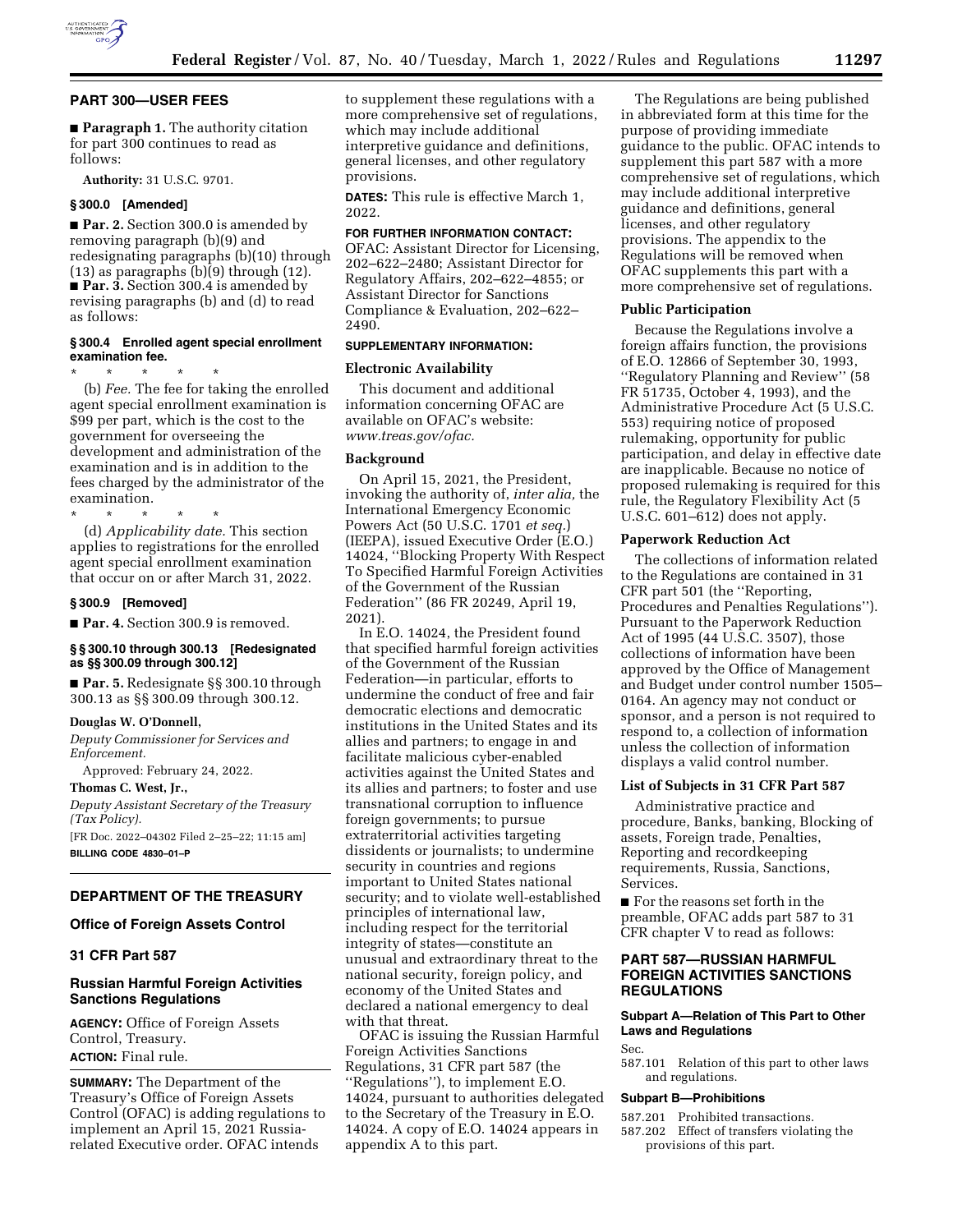- 587.203 Holding of funds in interestbearing accounts; investment and reinvestment.
- 587.204 Expenses of maintaining blocked tangible property; liquidation of blocked property.

587.205 Exempt transactions.

#### **Subpart C—General Definitions**

- 587.300 Applicability of definitions.<br>587.301 Blocked account: blocked pr
- 587.301 Blocked account; blocked property.<br>587.302 Effective date.
- Effective date.<br>Entity.
- 587.303<br>587.304
- Financial, material, or
- technological support.
- 587.305 Government of the Russian Federation.<br>587.306 Rese
- [Reserved]<br>Interest.
- 587.307<br>587.308
- Licenses; general and specific.<br>OFAC.
- 587.309 OFAC.<br>587.310 Person.
- 587.310<br>587.311
- 587.311 Property; property interest.<br>587.312 Transfer.
- Transfer.
- 587.313 United States.
- 587.314 United States person; U.S. person.<br>587.315 U.S. financial institution.
- U.S. financial institution.

## **Subpart D—Interpretations**

- 
- 587.401 [Reserved] Effect of amendment.
- 587.403 Termination and acquisition of an
- interest in blocked property. 587.404 Transactions ordinarily incident to
- a licensed transaction.<br>587.405 Setoffs prohibite
- Setoffs prohibited.
- 587.406 Entities owned by one or more persons whose property and interests in property are blocked.

### **Subpart E—Licenses, Authorizations, and Statements of Licensing Policy**

- 587.501 General and specific licensing procedures.<br>587.502 [Reser
- 587.502 [Reserved]
- Exclusion from licenses.
- 587.504 Payments and transfers to blocked accounts in U.S. financial institutions.
- 587.505 Entries in certain accounts for
- normal service charges.<br>587.506 Provision of certa Provision of certain legal services.
- 587.507 Payments for legal services from funds originating outside the United **States**
- 587.508 Emergency medical services.
- Official business of the United States Government.
- 587.510 Official business of certain international organizations and entities.

## **Subpart F—Reports**

587.601 Records and reports.

### **Subpart G—Penalties and Findings of Violation**

587.701 Penalties and Findings of Violation.

## **Subpart H—Procedures**

- 587.801 Procedures.
- 587.802 Delegation of certain authorities of the Secretary of the Treasury.

#### **Subpart I—Paperwork Reduction Act**

587.901 Paperwork Reduction Act notice.

## **Appendix A to Part 587—Executive Order 14024 of April 15, 2021**

**Authority:** 3 U.S.C. 301; 31 U.S.C. 321(b); 50 U.S.C. 1601–1651, 1701–1706; Pub. L.

101–410, 104 Stat. 890, as amended (28 U.S.C. 2461 note); E.O. 14024, 86 FR 20249, April 19, 2021.

## **Subpart A—Relation of This Part to Other Laws and Regulations**

#### **§ 587.101 Relation of this part to other laws and regulations.**

This part is separate from, and independent of, the other parts of this chapter, with the exception of part 501 of this chapter, the recordkeeping and reporting requirements and license application and other procedures of which apply to this part. Actions taken pursuant to part 501 of this chapter with respect to the prohibitions contained in this part are considered actions taken pursuant to this part. Differing foreign policy and national security circumstances may result in differing interpretations of similar language among the parts of this chapter. No license or authorization contained in or issued pursuant to those other parts authorizes any transaction prohibited by this part. No license or authorization contained in or issued pursuant to any other provision of law or regulation authorizes any transaction prohibited by this part. No license or authorization contained in or issued pursuant to this part relieves the involved parties from complying with any other applicable laws or regulations.

**Note 1 to § 587.101.** This part has been published in abbreviated form for the purpose of providing immediate guidance to the public. OFAC intends to supplement this part with a more comprehensive set of regulations, which may include additional interpretive guidance and definitions, general licenses, and other regulatory provisions.

#### **Subpart B—Prohibitions**

#### **§ 587.201 Prohibited transactions.**

(a) All transactions prohibited pursuant to Executive Order (E.O.) 14024 of April 15, 2021 are prohibited

(b) All transactions prohibited pursuant to any further Executive orders issued pursuant to the national emergency declared in E.O. 14024 are prohibited pursuant to this part.

**Note 1 to § 587.201.** The names of persons designated or identified as blocked pursuant to E.O. 14024, or listed in, or designated or identified as blocked pursuant to, any further Executive orders issued pursuant to the national emergency declared therein, whose property and interests in property therefore are blocked pursuant to this section, are published in the **Federal Register** and incorporated into OFAC's Specially Designated Nationals and Blocked Persons List (SDN List) using the following identifier formulation: ''[RUSSIA–EO[E.O. number pursuant to which the person's property and interests in property are blocked]].'' The SDN List is accessible through the following page

on OFAC's website: *[www.treasury.gov/sdn.](http://www.treasury.gov/sdn)*  Additional information pertaining to the SDN List can be found in appendix A to this chapter. *See* § 587.406 concerning entities that may not be listed on the SDN List but whose property and interests in property are nevertheless blocked pursuant to this section.

**Note 2 to § 587.201.** The International Emergency Economic Powers Act (50 U.S.C. 1701 *et seq.*), in Section 203 (50 U.S.C. 1702), authorizes the blocking of property and interests in property of a person during the pendency of an investigation. The names of persons whose property and interests in property are blocked pending investigation pursuant to this section also are published in the **Federal Register** and incorporated into the SDN List using the following identifier formulation: ''[BPI–RUSSIA–EO[E.O. number pursuant to which the person's property and interests in property are blocked pending investigation]].''

**Note 3 to § 587.201.** Sections 501.806 and 501.807 of this chapter describe the procedures to be followed by persons seeking, respectively, the unblocking of funds that they believe were blocked due to mistaken identity, or administrative reconsideration of their status as persons whose property and interests in property are blocked pursuant to this section.

### **§ 587.202 Effect of transfers violating the provisions of this part.**

(a) Any transfer after the effective date that is in violation of any provision of this part or of any regulation, order, directive, ruling, instruction, or license issued pursuant to this part, and that involves any property or interest in property blocked pursuant to § 587.201, is null and void and shall not be the basis for the assertion or recognition of any interest in or right, remedy, power, or privilege with respect to such property or interest in property.

(b) No transfer before the effective date shall be the basis for the assertion or recognition of any right, remedy, power, or privilege with respect to, or any interest in, any property or interest in property blocked pursuant to § 587.201, unless the person who holds or maintains such property, prior to that date, had written notice of the transfer or by any written evidence had recognized such transfer.

(c) Unless otherwise provided, a license or other authorization issued by OFAC before, during, or after a transfer shall validate such transfer or make it enforceable to the same extent that it would be valid or enforceable but for the provisions of this part and any regulation, order, directive, ruling, instruction, or license issued pursuant to this part.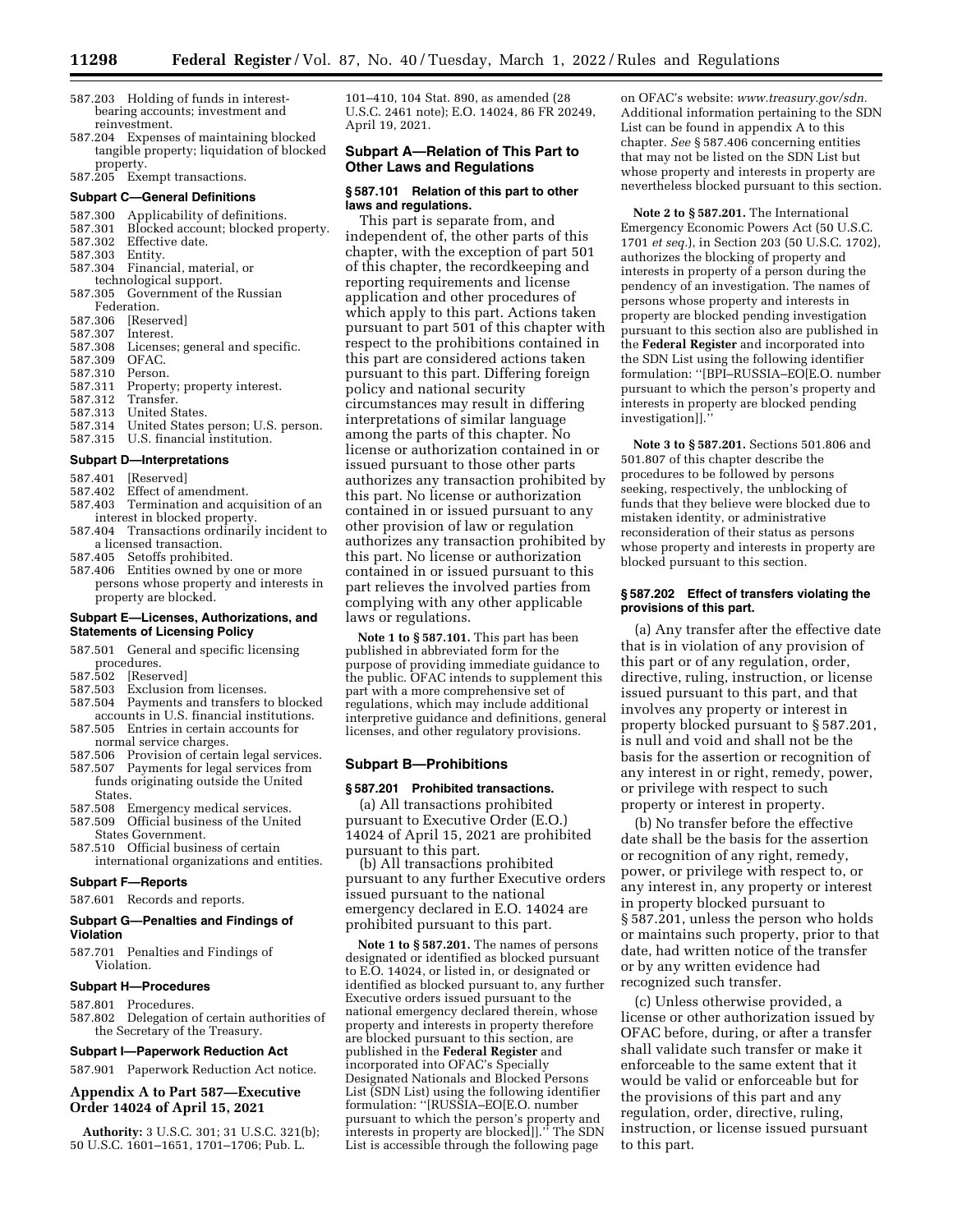(d) Transfers of property that otherwise would be null and void or unenforceable by virtue of the provisions of this section shall not be deemed to be null and void or unenforceable as to any person with whom such property is or was held or maintained (and as to such person only) in cases in which such person is able to establish to the satisfaction of OFAC each of the following:

(1) Such transfer did not represent a willful violation of the provisions of this part by the person with whom such property is or was held or maintained (and as to such person only);

(2) The person with whom such property is or was held or maintained did not have reasonable cause to know or suspect, in view of all the facts and circumstances known or available to such person, that such transfer required a license or authorization issued pursuant to this part and was not so licensed or authorized, or, if a license or authorization did purport to cover the transfer, that such license or authorization had been obtained by misrepresentation of a third party or withholding of material facts or was otherwise fraudulently obtained; and

(3) The person with whom such property is or was held or maintained filed with OFAC a report setting forth in full the circumstances relating to such transfer promptly upon discovery that:

(i) Such transfer was in violation of the provisions of this part or any regulation, ruling, instruction, license, or other directive or authorization issued pursuant to this part;

(ii) Such transfer was not licensed or authorized by OFAC; or

(iii) If a license did purport to cover the transfer, such license had been obtained by misrepresentation of a third party or withholding of material facts or was otherwise fraudulently obtained.

(e) The filing of a report in accordance with the provisions of paragraph  $(d)(3)$ of this section shall not be deemed evidence that the terms of paragraphs (d)(1) and (2) of this section have been satisfied.

(f) Unless licensed pursuant to this part, any attachment, judgment, decree, lien, execution, garnishment, or other judicial process is null and void with respect to any property or interest in property blocked pursuant to § 587.201.

#### **§ 587.203 Holding of funds in interestbearing accounts; investment and reinvestment.**

(a) Except as provided in paragraph (e) or (f) of this section, or as otherwise directed or authorized by OFAC, any U.S. person holding funds, such as currency, bank deposits, or liquidated

financial obligations, subject to § 587.201 shall hold or place such funds in a blocked interest-bearing account located in the United States.

(b)(1) For the purposes of this section, the term *blocked interest-bearing account* means a blocked account:

(i) In a federally insured U.S. bank, thrift institution, or credit union, provided the funds are earning interest at rates that are commercially reasonable; or

(ii) With a broker or dealer registered with the Securities and Exchange Commission under the Securities Exchange Act of 1934 (15 U.S.C. 78a *et seq.*), provided the funds are invested in a money market fund or in U.S. Treasury bills.

(2) Funds held or placed in a blocked account pursuant to paragraph (a) of this section may not be invested in instruments the maturity of which exceeds 180 days.

(c) For the purposes of this section, a rate is commercially reasonable if it is the rate currently offered to other depositors on deposits or instruments of comparable size and maturity.

(d) For the purposes of this section, if interest is credited to a separate blocked account or subaccount, the name of the account party on each account must be the same.

(e) Blocked funds held in instruments the maturity of which exceeds 180 days at the time the funds become subject to § 587.201 may continue to be held until maturity in the original instrument, provided any interest, earnings, or other proceeds derived therefrom are paid into a blocked interest-bearing account in accordance with paragraph (a) or (f) of this section.

(f) Blocked funds held in accounts or instruments outside the United States at the time the funds become subject to § 587.201 may continue to be held in the same type of accounts or instruments, provided the funds earn interest at rates that are commercially reasonable.

(g) This section does not create an affirmative obligation for the holder of blocked tangible property, such as real or personal property, or of other blocked property, such as debt or equity securities, to sell or liquidate such property. However, OFAC may issue licenses permitting or directing such sales or liquidation in appropriate cases.

(h) Funds subject to this section may not be held, invested, or reinvested in a manner that provides financial or economic benefit or access to any person whose property and interests in property are blocked pursuant to § 587.201, nor may their holder cooperate in or facilitate the pledging or

other attempted use as collateral of blocked funds or other assets.

### **§ 587.204 Expenses of maintaining blocked tangible property; liquidation of blocked property.**

(a) Except as otherwise authorized, and notwithstanding the existence of any rights or obligations conferred or imposed by any international agreement or contract entered into or any license or permit granted prior to the effective date, all expenses incident to the maintenance of tangible property blocked pursuant to § 587.201 shall be the responsibility of the owners or operators of such property, which expenses shall not be met from blocked funds.

(b) Property blocked pursuant to § 587.201 may, in the discretion of OFAC, be sold or liquidated and the net proceeds placed in a blocked interestbearing account in the name of the owner of the property.

# **§ 587.205 Exempt transactions.**

(a) *Personal communications.* The prohibitions contained in this part do not apply to any postal, telegraphic, telephonic, or other personal communication that does not involve the transfer of anything of value.

(b) *Official business.* The prohibitions contained in § 587.201(a) do not apply to transactions for the conduct of the official business of the United States Government or the United Nations (including its Specialized Agencies, Programmes, Funds, and Related Organizations) by employees, grantees, or contractors thereof.

## **Subpart C—General Definitions**

### **§ 587.300 Applicability of definitions.**

The definitions in this subpart apply throughout the entire part.

## **§ 587.301 Blocked account; blocked property.**

The terms *blocked account* and *blocked property* mean any account or property subject to the prohibitions in § 587.201 held in the name of a person whose property and interests in property are blocked pursuant to § 587.201, or in which such person has an interest, and with respect to which payments, transfers, exportations, withdrawals, or other dealings may not be made or effected except pursuant to a license or other authorization from OFAC expressly authorizing such action.

**Note 1 to § 587.301.** *See* § 587.406 concerning the blocked status of property and interests in property of an entity that is directly or indirectly owned, whether individually or in the aggregate, 50 percent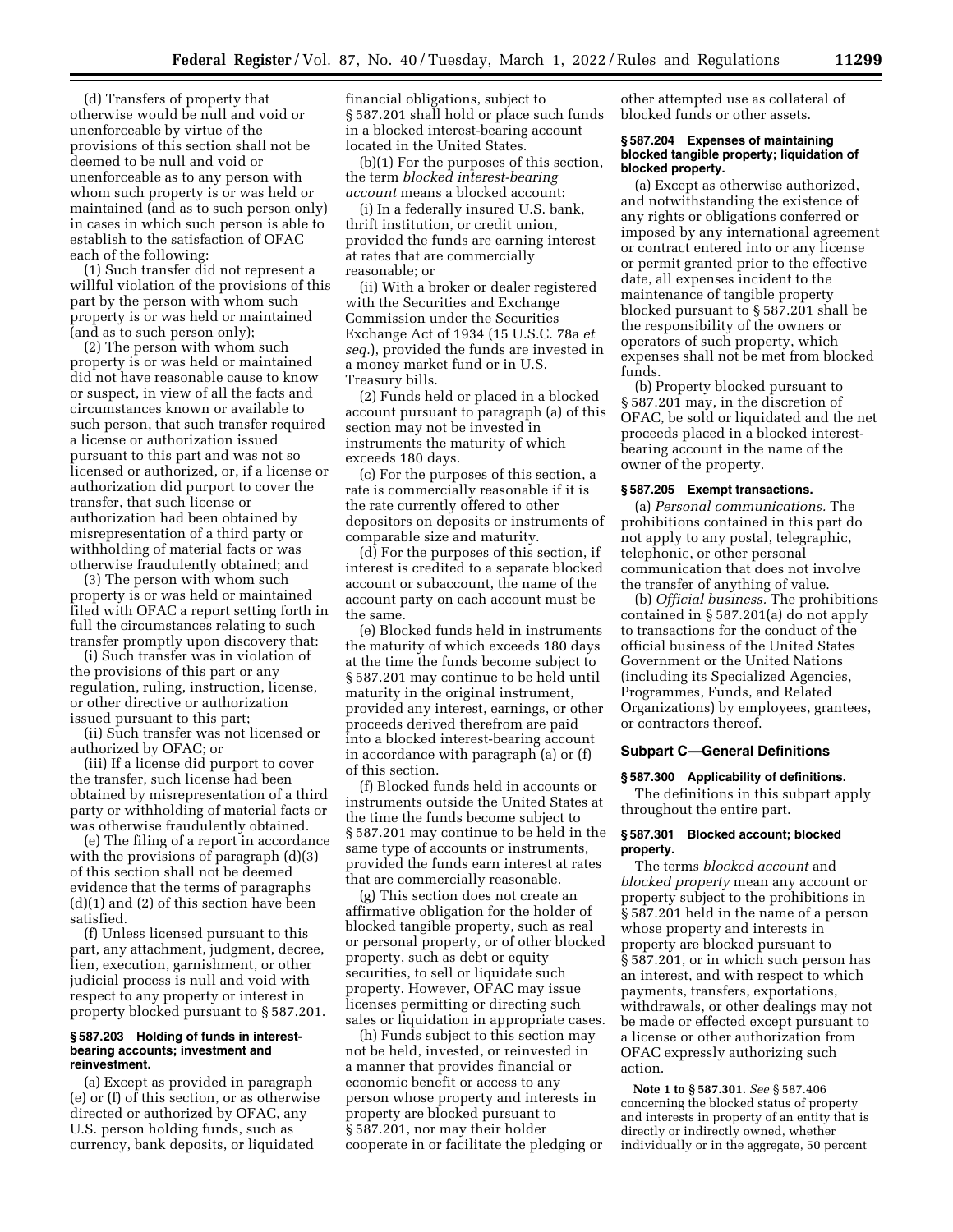or more by one or more persons whose property and interests in property are blocked pursuant to § 587.201.

#### **§ 587.302 Effective date.**

(a) The term *effective date* refers to the effective date of the applicable prohibitions and directives contained in this part, and, with respect to a person whose property and interests in property are blocked pursuant to § 587.201, the earlier of the date of actual or constructive notice that such person's property and interests in property are blocked.

(b) For the purposes of this section, c*onstructive notice* is the date that a notice of the blocking of the relevant person's property and interests in property is published in the **Federal Register**.

## **§ 587.303 Entity.**

The term *entity* means a partnership, association, trust, joint venture, corporation, group, subgroup, or other organization.

## **§ 587.304 Financial, material, or technological support.**

The term *financial, material, or technological support* means any property, tangible or intangible, including currency, financial instruments, securities, or any other transmission of value; weapons or related materiel; chemical or biological agents; explosives; false documentation or identification; communications equipment; computers; electronic or other devices or equipment; technologies; lodging; safe houses; facilities; vehicles or other means of transportation; or goods.

''Technologies'' as used in this section means specific information necessary for the development, production, or use of a product, including related technical data such as blueprints, plans, diagrams, models, formulae, tables, engineering designs and specifications, manuals, or other recorded instructions.

### **§ 587.305 Government of the Russian Federation.**

The term *Government of the Russian Federation* means the Government of the Russian Federation, any political subdivision, agency, or instrumentality thereof, including the Central Bank of the Russian Federation, and any person owned, controlled, or directed by, or acting for or on behalf of, the Government of the Russian Federation.

## **§ 587.306 [Reserved]**

# **§ 587.307 Interest.**

Except as otherwise provided in this part, the term *interest,* when used with respect to property (*e.g.*, "an interest in property''), means an interest of any nature whatsoever, direct or indirect.

## **§ 587.308 Licenses; general and specific.**

(a) Except as otherwise provided in this part, the term *license* means any license or authorization contained in or issued pursuant to this part.

(b) The term *general license* means any license or authorization the terms of which are set forth in subpart E of this part or made available on OFAC's website: *[www.treasury.gov/ofac.](http://www.treasury.gov/ofac)* 

(c) The term *specific license* means any license or authorization issued pursuant to this part but not set forth in subpart E of this part or made available on OFAC's website: *[www.treasury.gov/](http://www.treasury.gov/ofac)  [ofac.](http://www.treasury.gov/ofac)* 

**Note 1 to § 587.308.** *See* § 501.801 of this chapter on licensing procedures.

## **§ 587.309 OFAC.**

The term *OFAC* means the Department of the Treasury's Office of Foreign Assets Control.

#### **§ 587.310 Person.**

The term *person* means an individual or entity.

## **§ 587.311 Property; property interest.**

The terms *property* and *property interest* include money, checks, drafts, bullion, bank deposits, savings accounts, debts, indebtedness, obligations, notes, guarantees, debentures, stocks, bonds, coupons, any other financial instruments, bankers acceptances, mortgages, pledges, liens or other rights in the nature of security, warehouse receipts, bills of lading, trust receipts, bills of sale, any other evidences of title, ownership, or indebtedness, letters of credit and any documents relating to any rights or obligations thereunder, powers of attorney, goods, wares, merchandise, chattels, stocks on hand, ships, goods on ships, real estate mortgages, deeds of trust, vendors' sales agreements, land contracts, leaseholds, ground rents, real estate and any other interest therein, options, negotiable instruments, trade acceptances, royalties, book accounts, accounts payable, judgments, patents, trademarks or copyrights, insurance policies, safe deposit boxes and their contents, annuities, pooling agreements, services of any nature whatsoever, contracts of any nature whatsoever, and any other property, real, personal, or mixed, tangible or intangible, or interest or interests therein, present, future, or contingent.

## **§ 587.312 Transfer.**

The term *transfer* means any actual or purported act or transaction, whether or not evidenced by writing, and whether or not done or performed within the United States, the purpose, intent, or effect of which is to create, surrender, release, convey, transfer, or alter, directly or indirectly, any right, remedy, power, privilege, or interest with respect to any property. Without limitation on the foregoing, it shall include the making, execution, or delivery of any assignment, power, conveyance, check, declaration, deed, deed of trust, power of attorney, power of appointment, bill of sale, mortgage, receipt, agreement, contract, certificate, gift, sale, affidavit, or statement; the making of any payment; the setting off of any obligation or credit; the appointment of any agent, trustee, or fiduciary; the creation or transfer of any lien; the issuance, docketing, filing, or levy of or under any judgment, decree, attachment, injunction, execution, or other judicial or administrative process or order, or the service of any garnishment; the acquisition of any interest of any nature whatsoever by reason of a judgment or decree of any foreign country; the fulfillment of any condition; the exercise of any power of appointment, power of attorney, or other power; or the acquisition, disposition, transportation, importation, exportation, or withdrawal of any security.

### **§ 587.313 United States.**

The term *United States* means the United States, its territories and possessions, and all areas under the jurisdiction or authority thereof.

### **§ 587.314 United States person; U.S. person.**

The term *United States person* or *U.S. person* means any United States citizen, lawful permanent resident, entity organized under the laws of the United States or any jurisdiction within the United States (including foreign branches), or any person in the United States.

## **§ 587.315 U.S. financial institution.**

The term *U.S. financial institution*  means any U.S. entity (including its foreign branches) that is engaged in the business of accepting deposits, making, granting, transferring, holding, or brokering loans or credits, or purchasing or selling foreign exchange, securities, futures or options, or procuring purchasers and sellers thereof, as principal or agent. It includes depository institutions, banks, savings banks, money services businesses,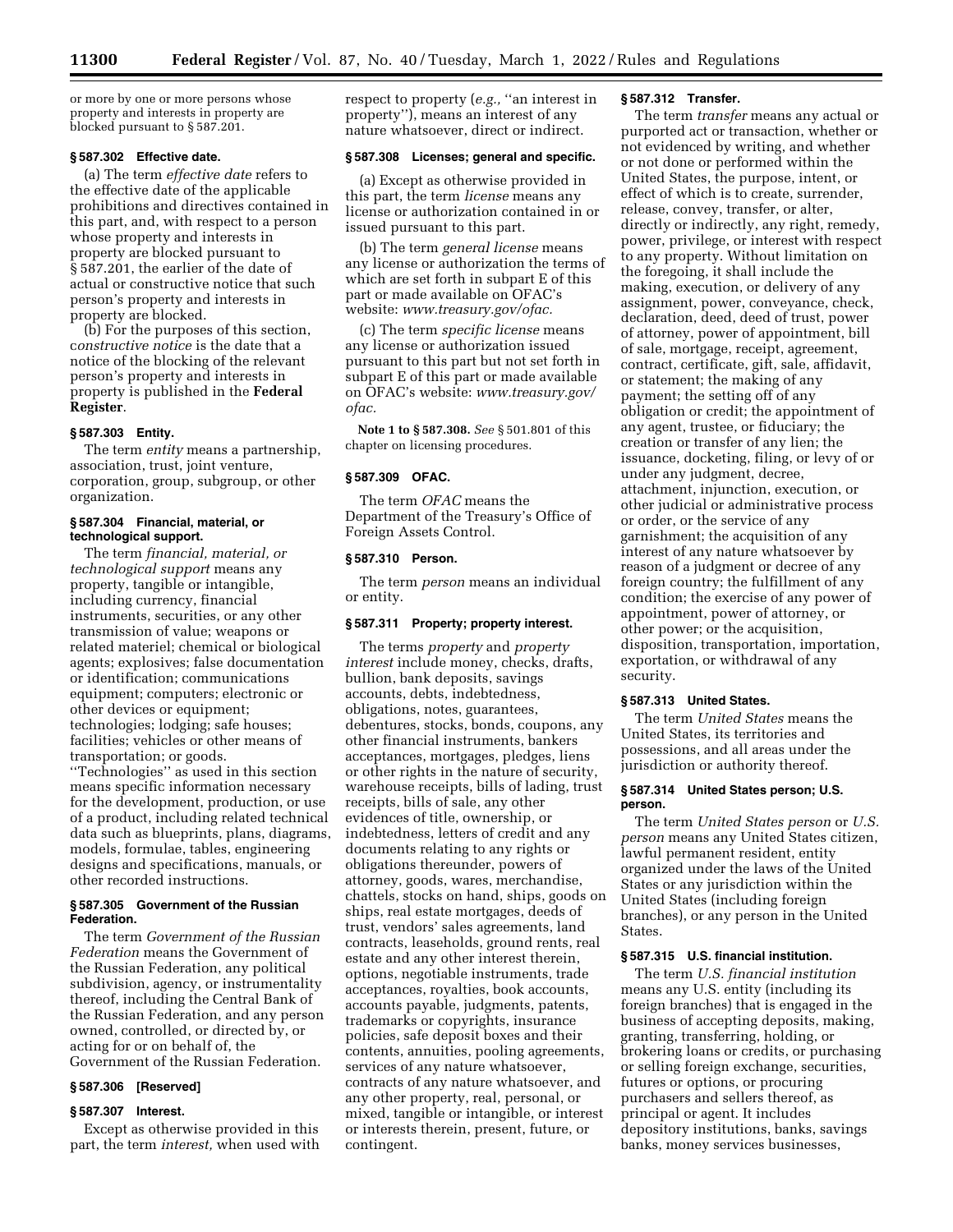operators of credit card systems, trust companies, insurance companies, securities brokers and dealers, futures and options brokers and dealers, forward contract and foreign exchange merchants, securities and commodities exchanges, clearing corporations, investment companies, employee benefit plans, dealers in precious metals, stones, or jewels, and U.S. holding companies, U.S. affiliates, or U.S. subsidiaries of any of the foregoing. This term includes those branches, offices, and agencies of foreign financial institutions that are located in the United States, but not such institutions' foreign branches, offices, or agencies.

## **Subpart D—Interpretations**

## **§ 587.401 [Reserved]**

## **§ 587.402 Effect of amendment.**

Unless otherwise specifically provided, any amendment, modification, or revocation of any provision in or appendix to this part or chapter or of any order, regulation, ruling, instruction, or license issued by OFAC does not affect any act done or omitted, or any civil or criminal proceeding commenced or pending, prior to such amendment, modification, or revocation. All penalties, forfeitures, and liabilities under any such order, regulation, ruling, instruction, or license continue and may be enforced as if such amendment, modification, or revocation had not been made.

## **§ 587.403 Termination and acquisition of an interest in blocked property.**

(a) Whenever a transaction licensed or authorized by or pursuant to this part results in the transfer of property (including any property interest) away from a person whose property and interests in property are blocked pursuant to § 587.201, such property shall no longer be deemed to be property blocked pursuant to § 587.201, unless there exists in the property another interest that is blocked pursuant to § 587.201, the transfer of which has not been effected pursuant to license or other authorization.

(b) Unless otherwise specifically provided in a license or authorization issued pursuant to this part, if property (including any property interest) is transferred or attempted to be transferred to a person whose property and interests in property are blocked pursuant to § 587.201, such property shall be deemed to be property in which such person has an interest and therefore blocked.

### **§ 587.404 Transactions ordinarily incident to a licensed transaction.**

Any transaction ordinarily incident to a licensed transaction and necessary to give effect thereto is also authorized, except:

(a) An ordinarily incident transaction, not explicitly authorized within the terms of the license, by or with a person whose property and interests in property are blocked pursuant to § 587.201; or

(b) An ordinarily incident transaction, not explicitly authorized within the terms of the license, involving a debit to a blocked account or a transfer of blocked property.

### **§ 587.405 Setoffs prohibited.**

A setoff against blocked property (including a blocked account), whether by a U.S. financial institution or other U.S. person, is a prohibited transfer under § 587.201 if effected after the effective date.

## **§ 587.406 Entities owned by one or more persons whose property and interests in property are blocked.**

Persons whose property and interests in property are blocked pursuant to § 587.201 have an interest in all property and interests in property of an entity in which such persons directly or indirectly own, whether individually or in the aggregate, a 50 percent or greater interest. The property and interests in property of such an entity, therefore, are blocked, and such an entity is a person whose property and interests in property are blocked pursuant to § 587.201, regardless of whether the name of the entity is incorporated into OFAC's Specially Designated Nationals and Blocked Persons List (SDN List).

### **Subpart E—Licenses, Authorizations, and Statements of Licensing Policy**

### **§ 587.501 General and specific licensing procedures.**

For provisions relating to licensing procedures, see part 501, subpart E, of this chapter. Licensing actions taken pursuant to part 501 of this chapter with respect to the prohibitions contained in this part are considered actions taken pursuant to this part. General licenses and statements of licensing policy relating to this part also may be available through the Russian Harmful Foreign Activities sanctions page on OFAC's website: *[www.treasury.gov/ofac.](http://www.treasury.gov/ofac)* 

#### **§ 587.502 [Reserved]**

### **§ 587.503 Exclusion from licenses.**

OFAC reserves the right to exclude any person, property, transaction, or class thereof from the operation of any license or from the privileges conferred by any license. OFAC also reserves the right to restrict the applicability of any license to particular persons, property, transactions, or classes thereof. Such actions are binding upon actual or constructive notice of the exclusions or restrictions.

#### **§ 587.504 Payments and transfers to blocked accounts in U.S. financial institutions.**

Any payment of funds or transfer of credit in which a person whose property and interests in property are blocked pursuant to § 587.201 has any interest that comes within the possession or control of a U.S. financial institution must be blocked in an account on the books of that financial institution. A transfer of funds or credit by a U.S. financial institution between blocked accounts in its branches or offices is authorized, provided that no transfer is made from an account within the United States to an account held outside the United States, and further provided that a transfer from a blocked account may be made only to another blocked account held in the same name.

**Note 1 to § 587.504.** *See* § 501.603 of this chapter for mandatory reporting requirements regarding financial transfers. *See also* § 587.203 concerning the obligation to hold blocked funds in interest-bearing accounts.

## **§ 587.505 Entries in certain accounts for normal service charges.**

(a) A U.S. financial institution is authorized to debit any blocked account held at that financial institution in payment or reimbursement for normal service charges owed it by the owner of that blocked account.

(b) As used in this section, the term *normal service charges* shall include charges in payment or reimbursement for interest due; cable, telegraph, internet, or telephone charges; postage costs; custody fees; small adjustment charges to correct bookkeeping errors; and, but not by way of limitation, minimum balance charges, notary and protest fees, and charges for reference books, photocopies, credit reports, transcripts of statements, registered mail, insurance, stationery and supplies, and other similar items.

### **§ 587.506 Provision of certain legal services.**

(a) The provision of the following legal services to or on behalf of persons whose property and interests in property are blocked pursuant to § 587.201 is authorized, provided that any receipt of payment of professional fees and reimbursement of incurred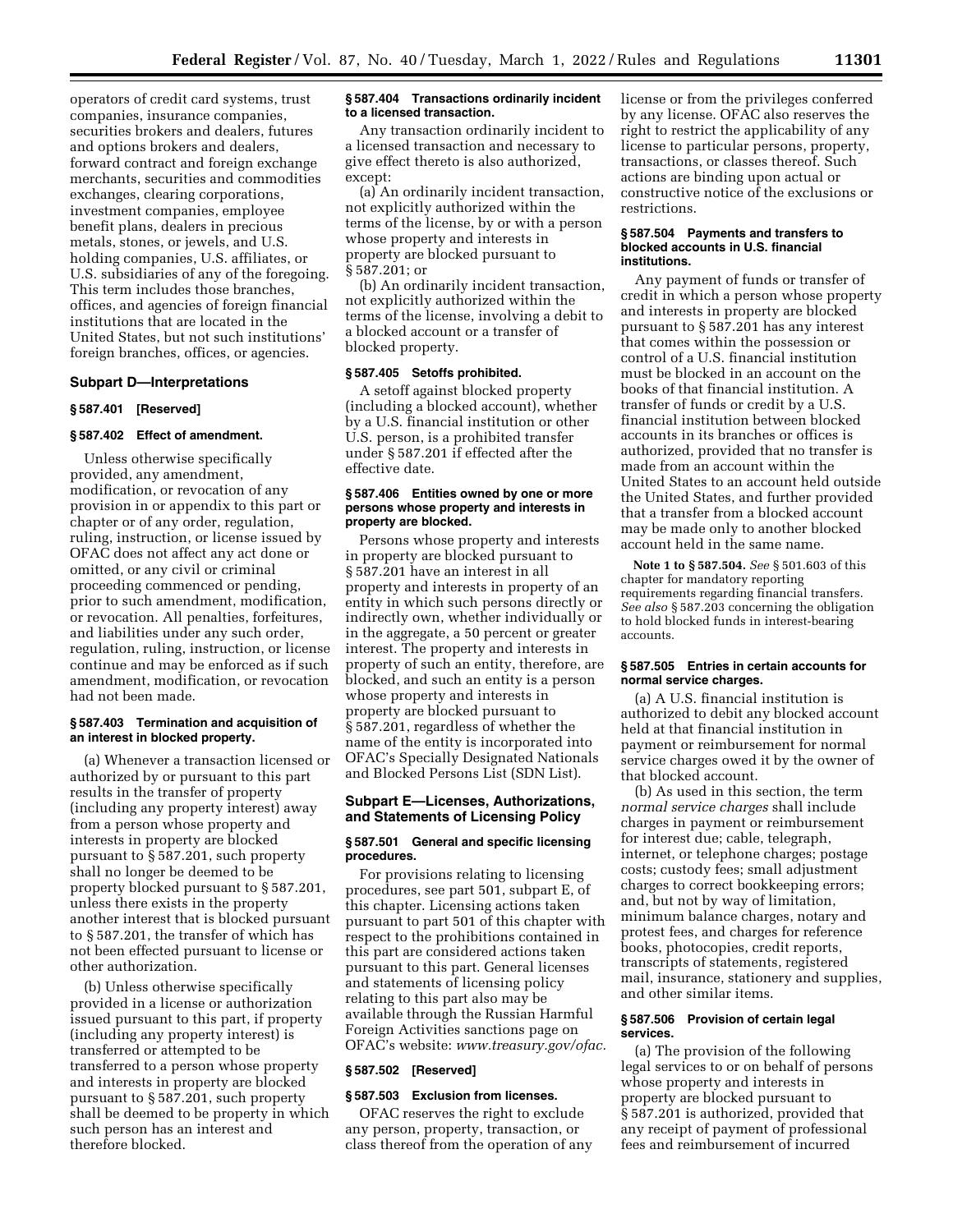expenses must be authorized pursuant to § 587.507, which authorizes certain payments for legal services from funds originating outside the United States; via specific license; or otherwise pursuant to this part:

(1) Provision of legal advice and counseling on the requirements of and compliance with the laws of the United States or any jurisdiction within the United States, provided that such advice and counseling are not provided to facilitate transactions in violation of this part;

(2) Representation of persons named as defendants in or otherwise made parties to legal, arbitration, or administrative proceedings before any U.S. federal, state, or local court or agency;

(3) Initiation and conduct of legal, arbitration, or administrative proceedings before any U.S. federal, state, or local court or agency;

(4) Representation of persons before any U.S. federal, state, or local court or agency with respect to the imposition, administration, or enforcement of U.S. sanctions against such persons; and

(5) Provision of legal services in any other context in which prevailing U.S. law requires access to legal counsel at public expense.

(b) The provision of any other legal services to or on behalf of persons whose property and interests in property are blocked pursuant to § 587.201, not otherwise authorized in this part, requires the issuance of a specific license.

(c) U.S. persons do not need to obtain specific authorization to provide related services, such as making filings and providing other administrative services, that are ordinarily incident to the provision of services authorized by this section. Additionally, U.S. persons who provide services authorized by this section do not need to obtain specific authorization to contract for related services that are ordinarily incident to the provision of those legal services, such as those provided by private investigators or expert witnesses, or to pay for such services. *See* § 587.404.

(d) Entry into a settlement agreement or the enforcement of any lien, judgment, arbitral award, decree, or other order through execution, garnishment, or other judicial process purporting to transfer or otherwise alter or affect property or interests in property blocked pursuant to § 587.201 is prohibited unless licensed pursuant to this part.

**Note 1 to § 587.506.** Pursuant to part 501, subpart E, of this chapter, U.S. persons seeking administrative reconsideration or judicial review of their designation or the

blocking of their property and interests in property may apply for a specific license from OFAC to authorize the release of certain blocked funds for the payment of professional fees and reimbursement of incurred expenses for the provision of such legal services where alternative funding sources are not available.

### **§ 587.507 Payments for legal services from funds originating outside the United States.**

(a) *Professional fees and incurred expenses.* (1) Receipt of payment of professional fees and reimbursement of incurred expenses for the provision of legal services authorized pursuant to § 587.506(a) to or on behalf of any person whose property and interests in property are blocked pursuant to § 587.201 is authorized from funds originating outside the United States, provided that the funds do not originate from:

(i) A source within the United States; (ii) Any source, wherever located, within the possession or control of a U.S. person; or

(iii) Any individual or entity, other than the person on whose behalf the legal services authorized pursuant to § 587.506(a) are to be provided, whose property and interests in property are blocked pursuant to any part of this chapter or any Executive order or statute.

(2) Nothing in paragraph (a) of this section authorizes payments for legal services using funds in which any other person whose property and interests in property are blocked pursuant to § 587.201, any other part of this chapter, or any Executive order or statute has an interest.

(b) *Reports.* (1) U.S. persons who receive payments pursuant to paragraph (a) of this section must submit annual reports no later than 30 days following the end of the calendar year during which the payments were received providing information on the funds received. Such reports shall specify:

(i) The individual or entity from whom the funds originated and the amount of funds received; and (ii) If applicable:

(A) The names of any individuals or entities providing related services to the U.S. person receiving payment in connection with authorized legal services, such as private investigators or expert witnesses;

(B) A general description of the services provided; and

(C) The amount of funds paid in connection with such services.

(2) The reports, which must reference this section, are to be submitted to OFAC using one of the following methods:

(i) Email (preferred method): *[OFACReport@treasury.gov;](mailto:OFACReport@treasury.gov)* or

(ii) U.S. mail: OFAC Regulations Reports, Office of Foreign Assets Control, U.S. Department of the Treasury, 1500 Pennsylvania Avenue NW, Freedman's Bank Building, Washington, DC 20220.

### **§ 587.508 Emergency medical services.**

The provision and receipt of nonscheduled emergency medical services that are prohibited by this part are authorized.

### **§ 587.509 Official business of the United States Government.**

All transactions prohibited by this part that are for the conduct of the official business of the United States Government by employees, grantees, or contractors thereof are authorized.

## **§ 587.510 Official business of certain international organizations and entities.**

All transactions prohibited by this part that are for the conduct of the official business of the following entities by employees, grantees, or contractors thereof are authorized:

(a) The United Nations, including its Programmes, Funds, and Other Entities and Bodies, as well as its Specialized Agencies and Related Organizations;

(b) The International Centre for Settlement of Investment Disputes (ICSID) and the Multilateral Investment Guarantee Agency (MIGA);

(c) The African Development Bank Group, the Asian Development Bank, the European Bank for Reconstruction and Development, and the Inter-American Development Bank Group (IDB Group), including any fund entity administered or established by any of the foregoing; and

(d) The International Committee of the Red Cross and the International Federation of Red Cross and Red Crescent Societies.

# **Subpart F—Reports**

### **§ 587.601 Records and reports.**

For provisions relating to required records and reports, see part 501, subpart C, of this chapter. Recordkeeping and reporting requirements imposed by part 501 of this chapter with respect to the prohibitions contained in this part are considered requirements arising pursuant to this part.

## **Subpart G—Penalties and Findings of Violation**

## **§ 587.701 Penalties and Findings of Violation.**

(a) The penalties available under section 206 of the International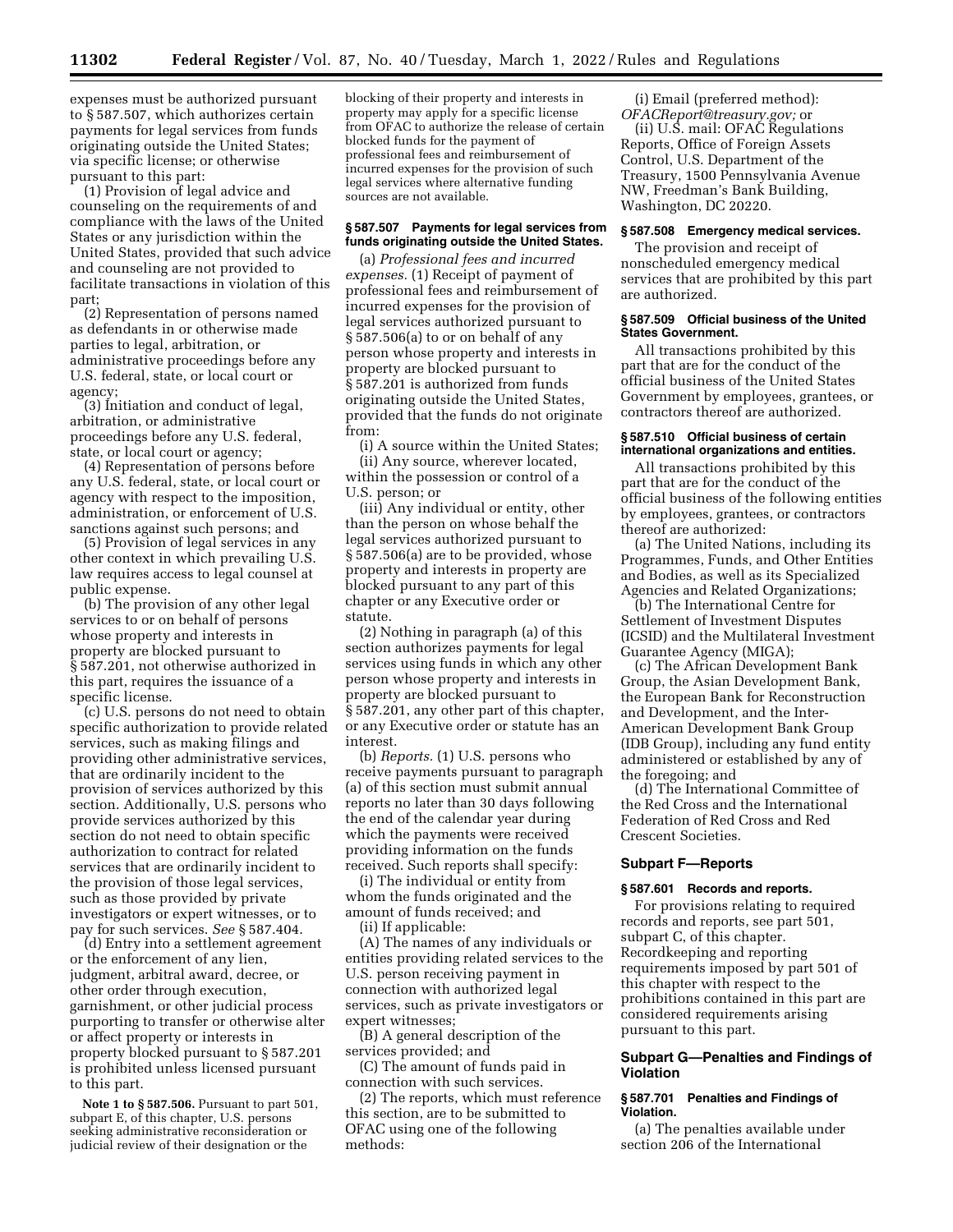Emergency Economic Powers Act (50 U.S.C. 1701 *et seq.*) (IEEPA), as adjusted annually pursuant to the Federal Civil Penalties Inflation Adjustment Act of 1990 (Pub. L. 101–410, as amended, 28 U.S.C. 2461 note) or, in the case of criminal violations, as adjusted pursuant to 18 U.S.C. 3571, are applicable to violations of the provisions of this part.

(b) OFAC has the authority, pursuant to IEEPA, to issue Pre-Penalty Notices, Penalty Notices, and Findings of Violation; impose monetary penalties; engage in settlement discussions and enter into settlements; refer matters to the United States Department of Justice for administrative collection; and, in appropriate circumstances, refer matters to appropriate law enforcement agencies for criminal investigation and/or prosecution. For more information, see appendix A to part 501 of this chapter, which provides a general framework for the enforcement of all economic sanctions programs administered by OFAC, including enforcement-related definitions, types of responses to apparent violations, general factors affecting administrative actions, civil penalties for failure to comply with a requirement to furnish information or keep records, and other general civil penalties information.

### **Subpart H—Procedures**

## **§ 587.801 Procedures.**

For license application procedures and procedures relating to amendments, modifications, or revocations of licenses; administrative decisions; rulemaking; and requests for documents pursuant to the Freedom of Information and Privacy Acts (5 U.S.C. 552 and 552a), see part 501, subpart E, of this chapter.

### **§ 587.802 Delegation of certain authorities of the Secretary of the Treasury.**

Any action that the Secretary of the Treasury is authorized to take pursuant to Executive Order 14024 of April 15, 2021, and any further Executive orders issued pursuant to the national emergency declared therein, may be taken by the Director of OFAC or by any other person to whom the Secretary of the Treasury has delegated authority so to act.

### **Subpart I—Paperwork Reduction Act**

# **§ 587.901 Paperwork Reduction Act notice.**

For approval by the Office of Management and Budget (OMB) under the Paperwork Reduction Act of 1995 (44 U.S.C. 3507) of information collections relating to recordkeeping and reporting requirements, licensing

procedures, and other procedures, see § 501.901 of this chapter. An agency may not conduct or sponsor, and a person is not required to respond to, a collection of information unless it displays a valid control number assigned by OMB.

## **Appendix A to Part 587—Executive Order 14024 of April 15, 2021**

### **Executive Order 14024 of April 15, 2021**

### **Blocking Property With Respect To Specified Harmful Foreign Activities of the Government of the Russian Federation.**

By the authority vested in me as President by the Constitution and the laws of the United States of America, including the International Emergency Economic Powers Act (50 U.S.C. 1701 *et seq.*) (IEEPA), the National Emergencies Act (50 U.S.C. 1601 *et seq.*) (NEA), section 212(f) of the Immigration and Nationality Act of 1952 (8 U.S.C. 1182(f)), and section 301 of title 3, United States Code,

I, JOSEPH R. BIDEN JR., President of the United States of America, find that specified harmful foreign activities of the Government of the Russian Federation—in particular, efforts to undermine the conduct of free and fair democratic elections and democratic institutions in the United States and its allies and partners; to engage in and facilitate malicious cyber-enabled activities against the United States and its allies and partners; to foster and use transnational corruption to influence foreign governments; to pursue extraterritorial activities targeting dissidents or journalists; to undermine security in countries and regions important to United States national security; and to violate wellestablished principles of international law, including respect for the territorial integrity of states—constitute an unusual and extraordinary threat to the national security, foreign policy, and economy of the United States. I hereby declare a national emergency to deal with that threat.

Accordingly, I hereby order:

*Section 1.* All property and interests in property that are in the United States, that hereafter come within the United States, or that are or hereafter come within the possession or control of any United States person of the following persons are blocked and may not be transferred, paid, exported, withdrawn, or otherwise dealt in:

(a) Any person determined by the Secretary of the Treasury, in consultation with the Secretary of State, and, with respect to subsection (a)(ii) of this section, in consultation with the Attorney General, or by the Secretary of State, in consultation with the Secretary of the Treasury, and, with respect to subsection (a)(ii) of this section, in consultation with the Attorney General:

(i) To operate or have operated in the technology sector or the defense and related materiel sector of the Russian Federation economy, or any other sector of the Russian Federation economy as may be determined by the Secretary of the Treasury, in consultation with the Secretary of State;

(ii) to be responsible for or complicit in, or to have directly or indirectly engaged or

attempted to engage in, any of the following for or on behalf of, or for the benefit of, directly or indirectly, the Government of the Russian Federation:

(A) Malicious cyber-enabled activities;

(B) interference in a United States or other foreign government election;

(C) actions or policies that undermine democratic processes or institutions in the United States or abroad;

(D) transnational corruption;

(E) assassination, murder, or other unlawful killing of, or infliction of other bodily harm against, a United States person or a citizen or national of a United States ally or partner;

(F) activities that undermine the peace, security, political stability, or territorial integrity of the United States, its allies, or its partners; or

(G) deceptive or structured transactions or dealings to circumvent any United States sanctions, including through the use of digital currencies or assets or the use of physical assets;

(iii) to be or have been a leader, official, senior executive officer, or member of the board of directors of:

(A) The Government of the Russian Federation;

(B) an entity that has, or whose members have, engaged in any activity described in subsection (a)(ii) of this section; or

(C) an entity whose property and interests in property are blocked pursuant to this order;

(iv) to be a political subdivision, agency, or instrumentality of the Government of the Russian Federation;

(v) to be a spouse or adult child of any person whose property and interests in property are blocked pursuant to subsection (a)(ii) or (iii) of this section;

(vi) to have materially assisted, sponsored, or provided financial, material, or technological support for, or goods or services to or in support of:

(A) Any activity described in subsection (a)(ii) of this section; or

(B) any person whose property and interests in property are blocked pursuant to this order; or

(vii) to be owned or controlled by, or to have acted or purported to act for or on behalf of, directly or indirectly, the Government of the Russian Federation or any person whose property and interests in property are blocked pursuant to this order.

(b) any person determined by the Secretary of the Treasury, in consultation with the Secretary of State, to have materially assisted, sponsored, or provided financial, material, or technological support for, or goods or services to or in support of, a government whose property and interests in property are blocked pursuant to chapter V of title 31 of the Code of Federal Regulations or another Executive Order, and to be:

(i) A citizen or national of the Russian Federation;

(ii) an entity organized under the laws of the Russian Federation or any jurisdiction within the Russian Federation (including foreign branches); or

(iii) a person ordinarily resident in the Russian Federation.